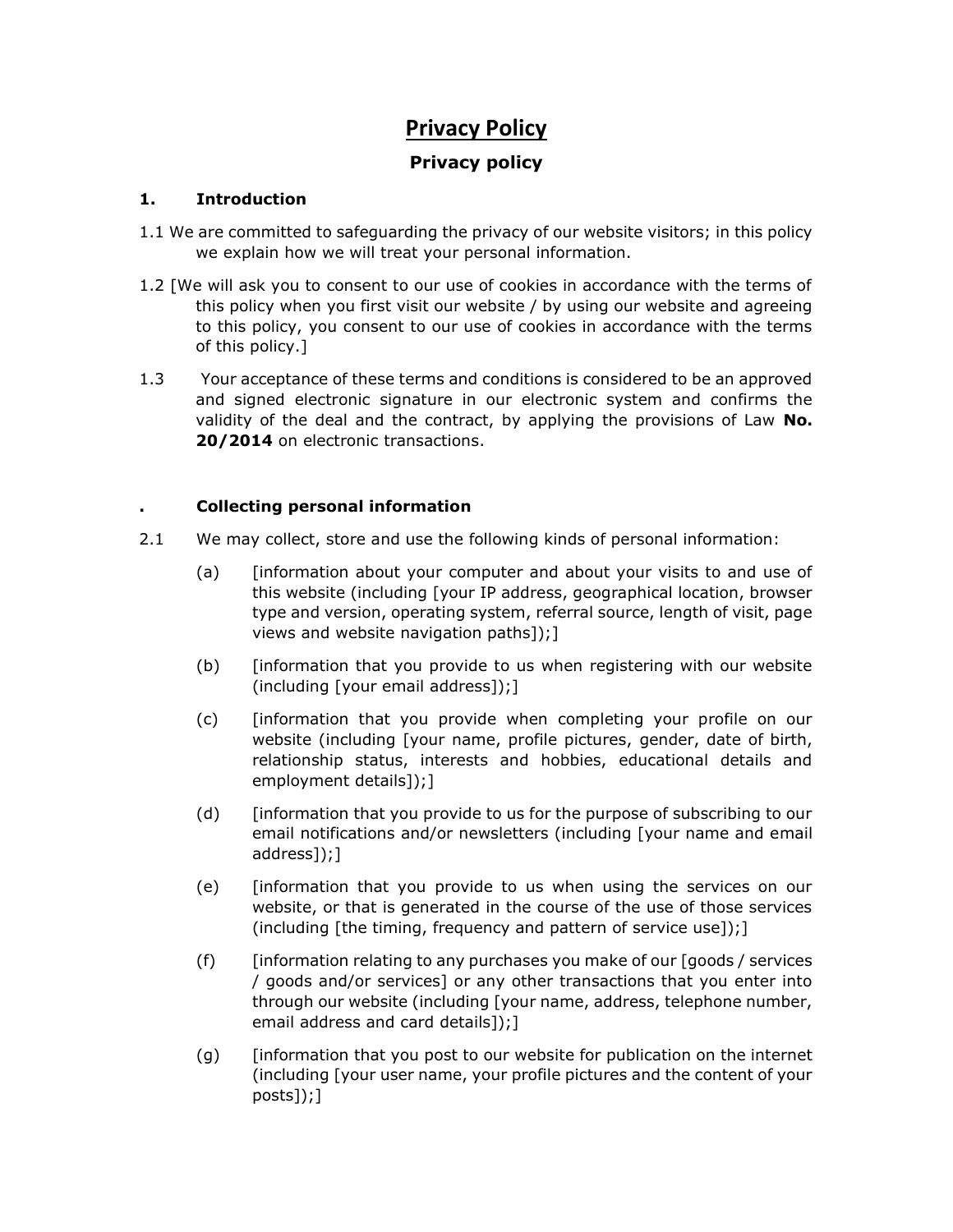- (h) [information contained in or relating to any communication that you send to us or send through our website (including [the communication content and metadata associated with the communication]);]
- (i) [any other personal information that you choose to send to us; and]
- (j) [[*Provide details of other personal information collected*].]
- 2.2 Before you disclose to us the personal information of another person, you must obtain that person's consent to both the disclosure and the processing of that personal information in accordance with this policy.

# **Using personal information**

- 3.1 Personal information submitted to us through our website will be used for the purposes specified in this policy or on the relevant pages of the website.
- 3.2 We may use your personal information to:
	- (a) [Administer our website and business;]
	- (b) [Personalise our website for you;]
	- (c) [Enable your use of the services available on our website;]
	- (d) [Send you goods purchased through our website;]
	- $(e)$  [Supply to you services purchased through our website;]
	- (f) [Send statements, invoices and payment reminders to you, and collect payments from you;]
	- (g) [Send you non-marketing commercial communications;]
	- (h) [Send you email notifications that you have specifically requested;]
	- $(i)$  [send you our email newsletter, if you have requested it (you can inform us at any time if you no longer require the newsletter);]
	- (j) [send you marketing communications relating to our business [or the businesses of carefully-selected third parties] which we think may be of interest to you, by post or, where you have specifically agreed to this, by email or similar technology (you can inform us at any time if you no longer require marketing communications);]
	- (k) [provide third parties with statistical information about our users (but those third parties will not be able to identify any individual user from that information);]
	- (l) [Deal with enquiries and complaints made by or about you relating to our website]
	- (m) [Keep our website secure and prevent fraud;]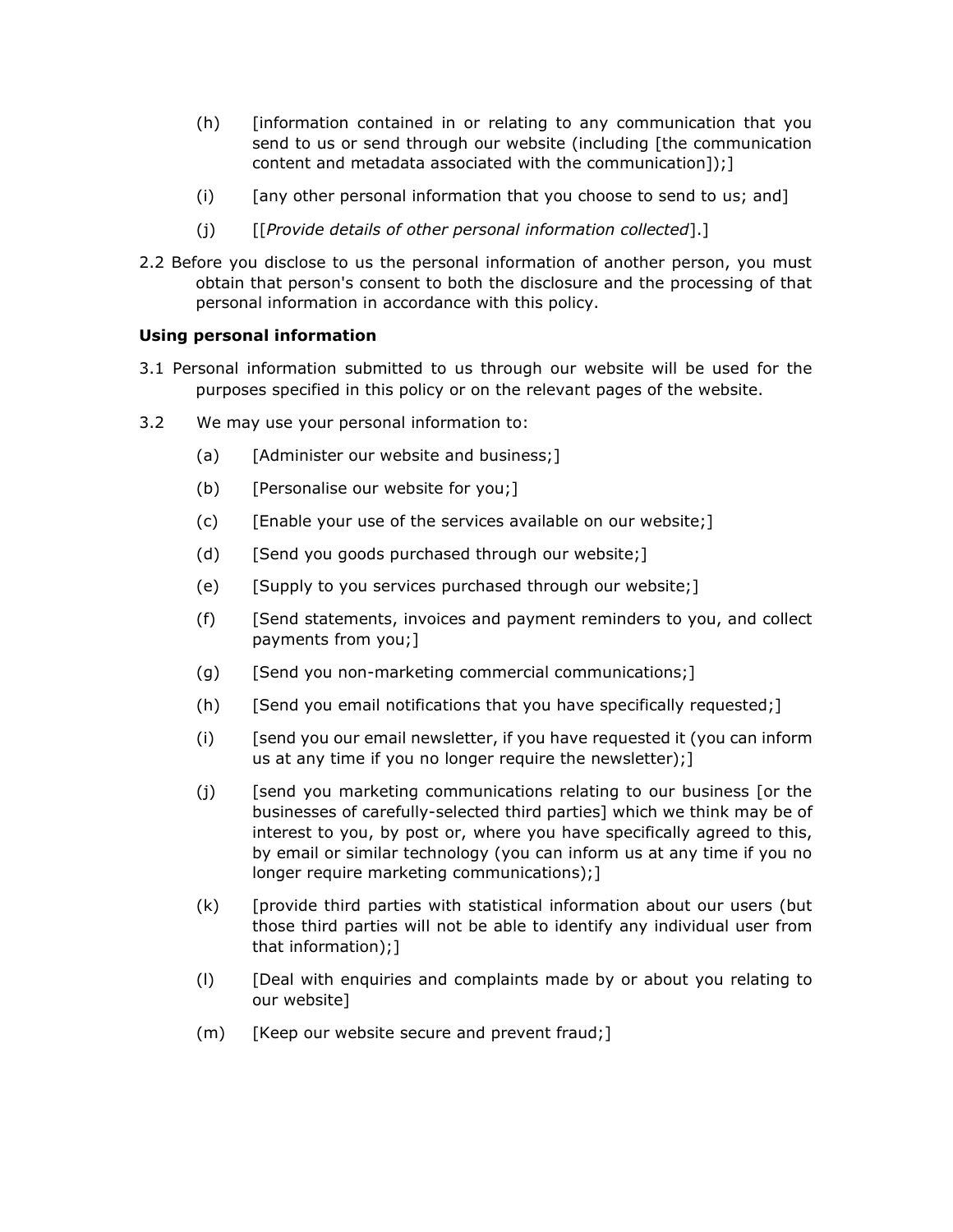- (n) [verify compliance with the terms and conditions governing the use of our website [(including monitoring private messages sent through our website private messaging service)]; and]
- 3.3 If you submit personal information for publication on our website, we will publish and otherwise use that information in accordance with the licence you grant to us.
- 3.4 Your privacy settings can be used to limit the publication of your information on our website, and can be adjusted using privacy controls on the website.
- 3.5 We will not, without your express consent, supply your personal information to any third party for the purpose of their or any other third party's direct marketing.
- 3.6 All our website financial transactions are handled through our payment services provider, [*Upayments.com*]. You can review the provider's privacy policy at [*https://upay.upayments.com/terms*]. We will share information with our payment services provider only to the extent necessary for the purposes of processing payments you make via our website, refunding such payments and dealing with complaints and queries relating to such payments and refunds.

# **Disclosing personal information**

- 4.1 We may disclose your personal information to [any of our employees, officers, insurers, professional advisers, agents, suppliers or subcontractors] insofar as reasonably necessary for the purposes set out in this policy.
- 4.2 We may disclose your personal information to any member of our group of companies (this means our subsidiaries, our ultimate holding company and all its subsidiaries) insofar as reasonably necessary for the purposes set out in this policy.
- 4.3 We may disclose your personal information:
	- (a) To the extent that we are required to do so by law;
	- (b) In connection with any ongoing or prospective legal proceedings;
	- (c) In order to establish, exercise or defend our legal rights (including providing information to others for the purposes of fraud prevention and reducing credit risk);
	- (d) [to the purchaser (or prospective purchaser) of any business or asset that we are (or are contemplating) selling; and]
- 4.4 Except as provided in this policy, we will not provide your personal information to third parties.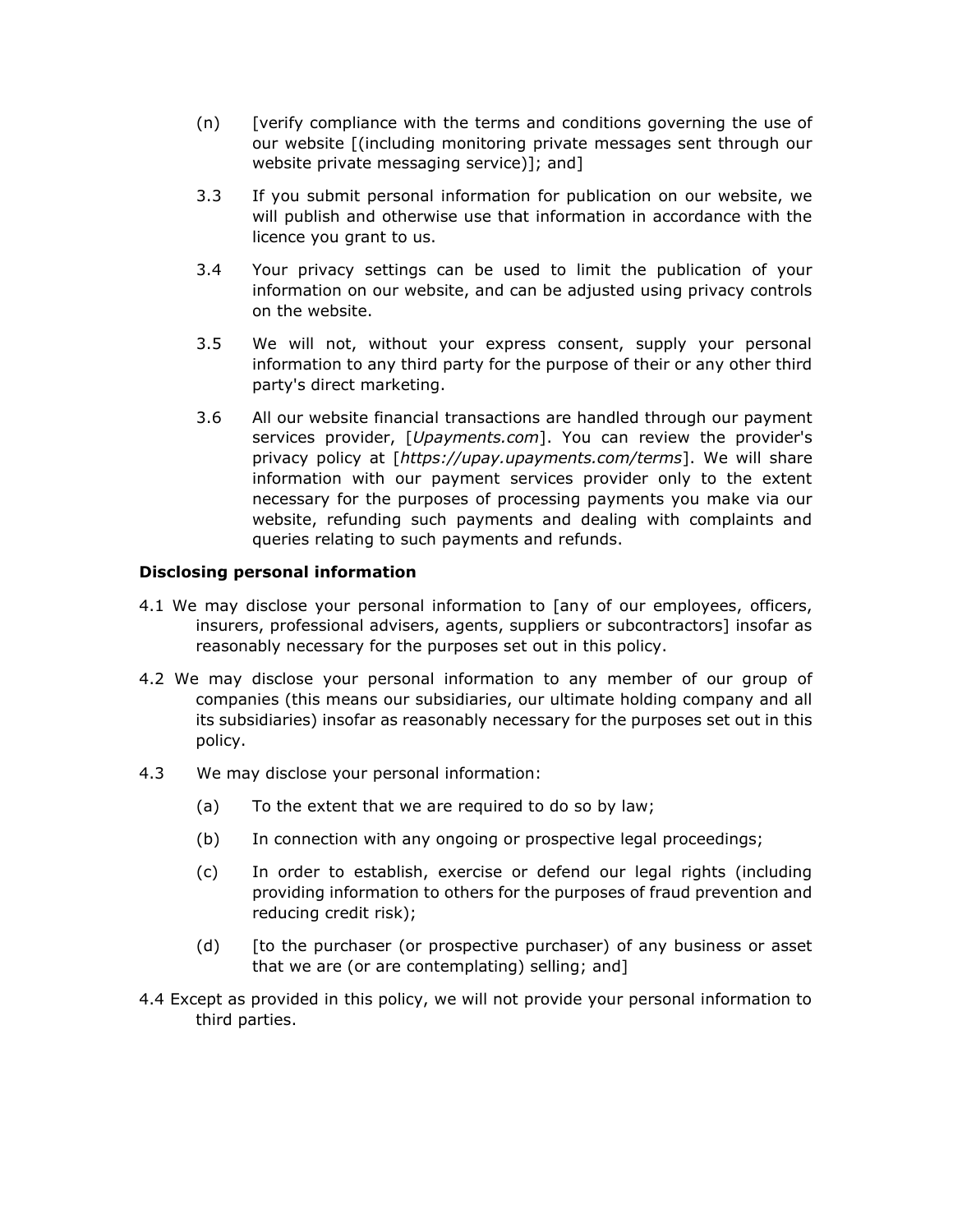# **5. International data transfers**

- 5.1 Information that we collect may be stored and processed in and transferred between any of the countries in which we operate in order to enable us to use the information in accordance with this policy.
- 5.2 Personal information that you publish on our website or submit for publication on our website may be available, via the internet, around the world. We cannot prevent the use or misuse of such information by others.
- 5.3 You expressly agree to the transfers of personal information described in this Section 6.

# **6. Retaining personal information**

- 6.1 This Section 7 sets out our data retention policies and procedure, which are designed to help ensure that we comply with our legal obligations in relation to the retention and deletion of personal information.
- 6.2 Personal information that we process for any purpose or purposes shall not be kept for longer than is necessary for that purpose or those purposes.
- Notwithstanding the other provisions of this Section 7, we will retain documents (including electronic documents) containing personal data:
	- (a) To the extent that we are required to do so by law;
	- (b) If we believe that the documents may be relevant to any ongoing or prospective legal proceedings; and
	- (c) In order to establish, exercise or defend our legal rights (including providing information to others for the purposes of fraud prevention and reducing credit risk).

#### **Security of personal information**

- 7.1 We will take reasonable technical and organisational precautions to prevent the loss, misuse or alteration of your personal information.
- 7.2 We will store all the personal information you provide on our secure (passwordand firewall-protected) servers.
- 7.3 You acknowledge that the transmission of information over the internet is inherently insecure, and we cannot guarantee the security of data sent over the internet.
- 7.4 You are responsible for keeping the password you use for accessing our website confidential; we will not ask you for your password (except when you log in to our website).

#### **8. Amendments**

8.1 We may update this policy from time to time by publishing a new version on our website.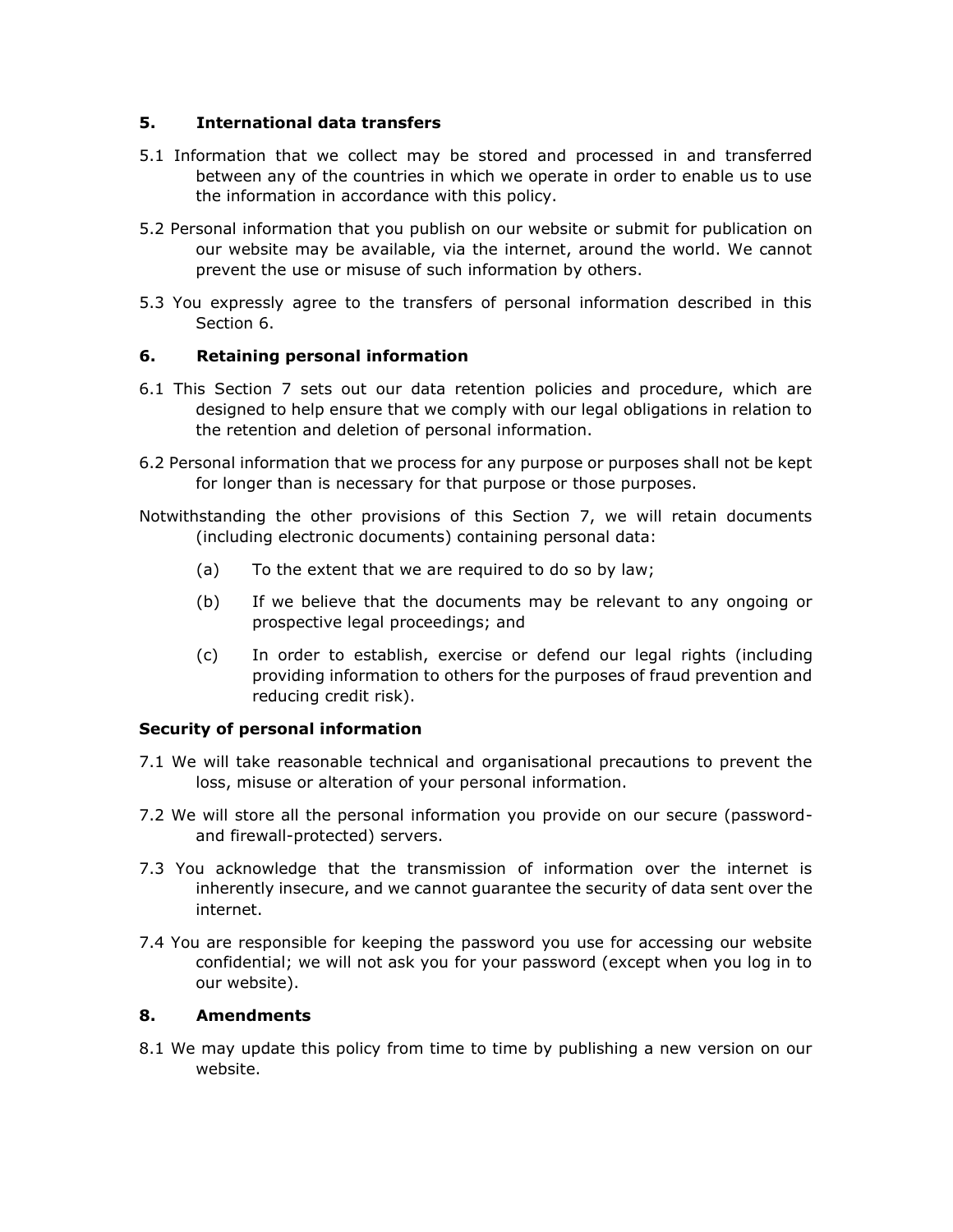- 8.2 You should check this page occasionally to ensure you are happy with any changes to this policy.
- 8.3 We may notify you of changes to this policy [by email or through the private messaging system on our website].

# **9. Your rights**

- 9.1 You may instruct us to provide you with any personal information we hold about you.
- 9.2 We may withhold personal information that you request to the extent permitted by law.
- 9.3 You may instruct us at any time not to process your personal information for marketing purposes.

9.4 In practice, you will usually either expressly agree in advance to our use of your personal information for marketing purposes.

# **10. Third party websites**

- 10.1 Our website includes hyperlinks to, and details of, third party websites.
- 10.2 We have no control over, and are not responsible for, the privacy policies and practices of third parties.

#### **11. Updating information**

11.1 Please let us know if the personal information that we hold about you needs to be corrected or updated.

#### **12. Cookies**

- 12.1 Our website uses cookies.
- 12.2 A cookie is a file containing an identifier (a string of letters and numbers) that is sent by a website server to a website browser and is stored by the browser. The identifier is then sent back to the server each time the browser requests a page from the server.
- 12.3 Cookies may be either "persistent" cookies or "session" cookies: a persistent cookie will be stored by a website browser and will remain valid until its set expiry date, unless deleted by the user before the expiry date; a session cookie, on the other hand, will expire at the end of the user session, when the website browser is closed.
- 12.4 Cookies do not typically contain any information that personally identifies a user, but personal information that we store about you may be linked to the information stored in and obtained from cookies.